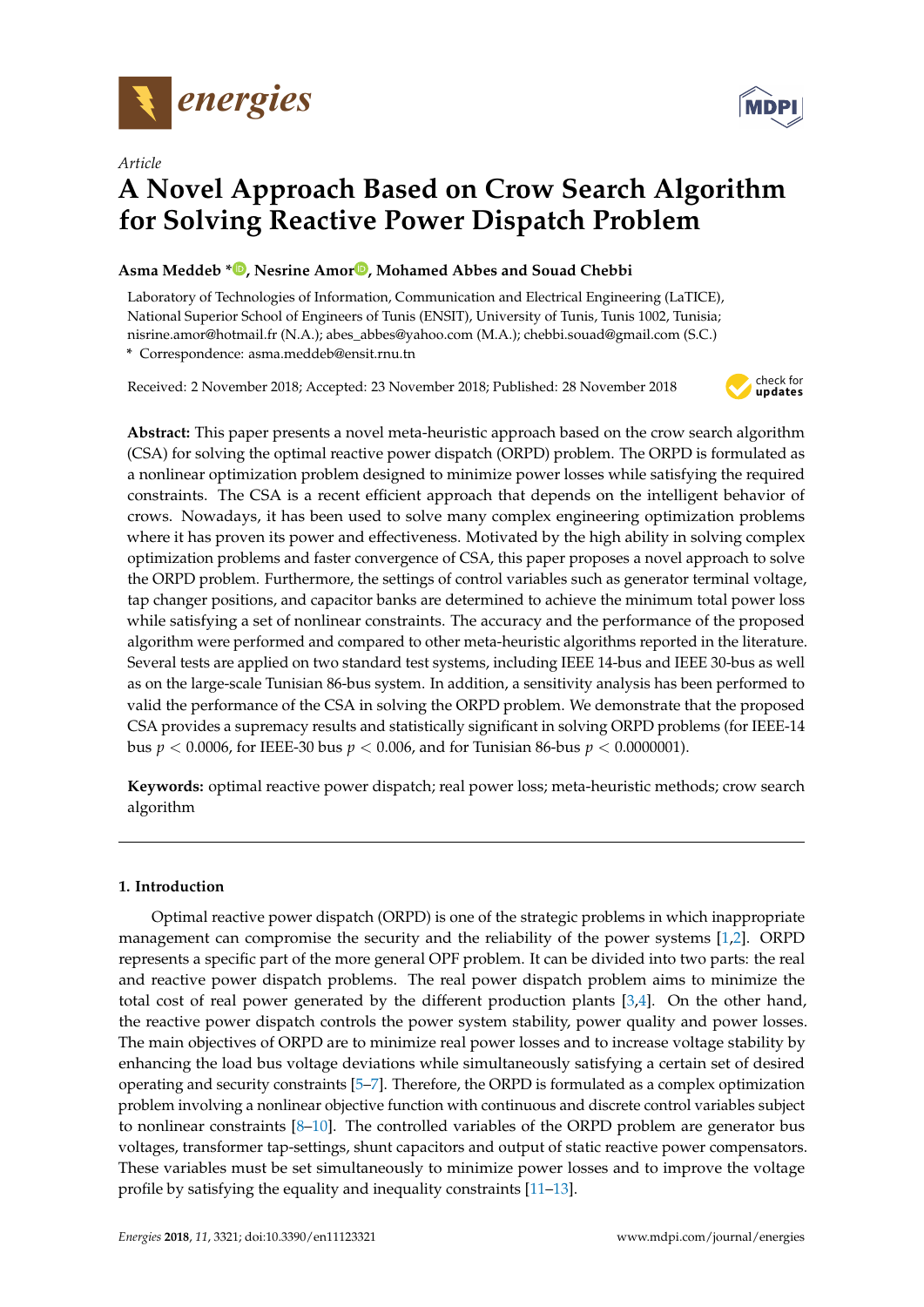Different trends in the literature are presented to solve the ORPD problem, where initial attempts have resorted to classical optimization methods such as the Newton–Raphson method [\[14\]](#page-14-6), quadratic programming [\[15\]](#page-14-7), interior point method [\[16\]](#page-14-8) and linear programming [\[17\]](#page-14-9). Nevertheless, these methods cannot handle the complexity of the ORPD problem where they have difficulties dealing with nonlinear functions, discrete variables and converge to the local minima, and thus were ineffective to resolve the ORPD problem. To overcome these limitations, evolutionary and meta-heuristic algorithms are applied to solve the ORPD problem. Specifically, Genetic Algorithm (GA) is applied to solve the reactive power dispatch [\[18](#page-14-10)[,19\]](#page-14-11). It is easy to use and has a good variety of solutions to avoid falling into the local optimum. However, its drawbacks are the slow convergence rate and there is no guarantee that GA will find a global optimum. In [\[20\]](#page-14-12), Differential Evolution (DE) algorithm is employed to minimize power losses, improve the voltage profile, and enhance the voltage stability. However, this approach addresses the ORPD problem as a single objective optimization problem. Particle Swarm Optimization (PSO) is a widely used method for solving ORPD problem [\[10,](#page-14-3)[11,](#page-14-4)[21\]](#page-14-13). However, its major weaknesses are the large computational time and the premature convergence. Seeker Optimization Algorithm (SOA) is implemented to the ORPD problem to reduce the total power loss and increasing voltage stability [\[22\]](#page-14-14). Nevertheless, SOA may be stuck in local optimum for multimodal functions. Ant Colony Optimization (ACO) algorithm is used to minimize the losses as a single objective function [\[23\]](#page-14-15). This algorithm addresses each objective function separately as a single objective optimization problem which leads to slower convergence speed. Artificial Bee Colony (ABC) algorithm is implemented to solve the ORPD problem after supposing an already established real power system [\[24\]](#page-14-16). Simulation results show that ABC has poor exploitation characteristics, slower convergence speed and may get stuck in local optimum. Firefly Algorithm (FA) is executed to reduce the real power loss and the voltage deviations [\[25\]](#page-14-17). FA is often stuck into local optima and its parameters are fixed and they do not change with the time. On the other hand, Whale Optimization Algorithm (WOA) is proposed to solve the ORPD problem on the Algerian power system [\[13\]](#page-14-5). However, the WOA has low convergence precision and convergence rates in complex optimization problems. Antlion Optimizer (ALO) is used for solving the ORPD problem [\[12\]](#page-14-18). Application of ALO for ORPD demonstrates that ALO gives better results compared to the differential evolutionary PSO (DEEPSO) and mean variance mapping optimization (MVMO) [\[12\]](#page-14-18). Nevertheless, the phenomenon of local optimum and prematurity convergence may arise for ALO, especially in large-scale problems.

Recently, the Crow Search Algorithm (CSA) has emerged as a new meta-heuristic method for solving complex optimization problems [\[26\]](#page-14-19). CSA algorithm is based on the intelligent behavior of crows [\[26\]](#page-14-19). CSA contains fewer adjustable parameters than other methods such as PSO, GA, and ICA (Imperialist Competitive Algorithm), which make it superior and effective in solving complex problems compared to other state-of-the-art methods. Furthermore, this algorithm has demonstrated its effectiveness and ability to solve many complex engineering optimization problems, such as environmental dispatch [\[27\]](#page-14-20), renewable energy [\[28\]](#page-14-21), distribution networks [\[29\]](#page-15-0), machine problems [\[30\]](#page-15-1), image processing [\[31\]](#page-15-2), water resources [\[32\]](#page-15-3) and energy problems (induction motors and distribution networks) [\[33\]](#page-15-4).

The easy implementation, simple structure, searching force, high ability to solve complex optimization problems, and faster convergence motivate the CSA to be proposed in solving one of the challenging optimization problems in power systems, i.e., the ORPD problem. Therefore, the main contributions of this paper are to propose and investigate the crow search algorithm (CSA) for solving the ORPD problem. Hence, two standards IEEE benchmark systems, IEEE 14-bus and IEEE 30-bus, as well as the real transmission Tunisian power system, 86-bus, were used to substantiate the effectiveness of CSA algorithm. The achieved results were compared with other optimization algorithms used in the literature (PSO, WOA, and ALO). We show that adequate control of reactive power production contributes to the reduction of real power losses, and thus ensure the voltage profile improvement of all buses in power systems. In addition, a sensitivity analysis was performed to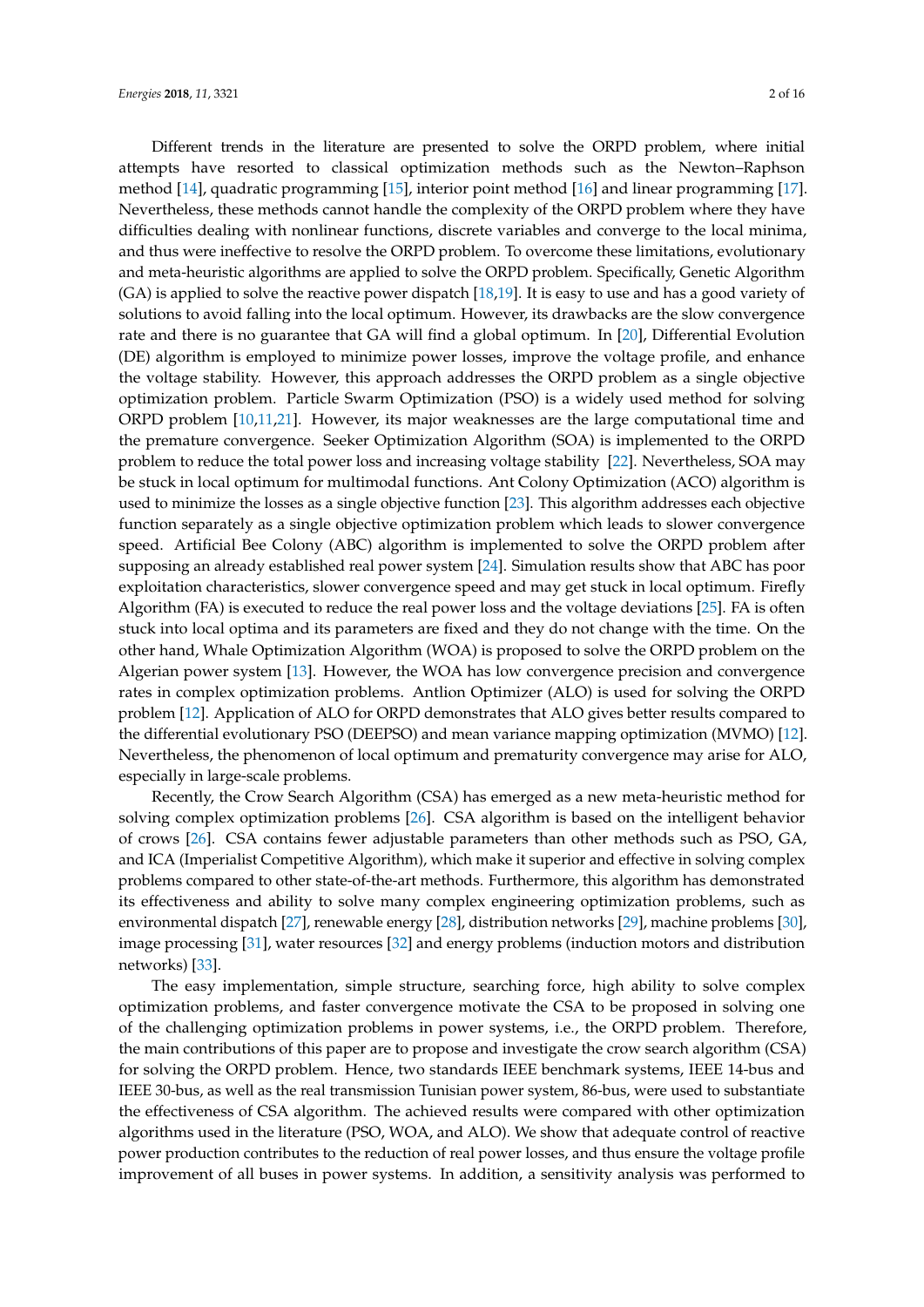confirm the performance of the proposed approach. Consequently, significant technical and economic merits are satisfied, which prove the robustness and the effectiveness of the proposed CSA approach, thus providing an alternative solution to the ORPD problem.

The paper is organized as follows: Section [2](#page-2-0) presents the ORPD problem formulation. Section [3](#page-3-0) introduces the crow search algorithm. Section [4](#page-4-0) derives the proposed CSA for the ORPD problem. Simulation and comparison results are presented in Section [5.](#page-5-0) In section [6,](#page-12-0) a sensitivity analysis to test the differences among CSA, PSO, WOA, and ALO is presented. The main findings and future work directions are summarized in Section [7.](#page-13-4)

#### <span id="page-2-0"></span>**2. Problem Formulation**

The ORPD problem is formulated as a nonlinear and non-convex optimization problem. The objective function is to minimize the power losses of the transmission system, taking into account the equality and inequality constraints [\[12,](#page-14-18)[13\]](#page-14-5). Mathematically:

Min 
$$
P_{loss}
$$
 = Minimize  $F(x, u)$  (1)  
\n
$$
= \sum_{k=1}^{NTL} g_k (V_i^2 + V_j^2 - 2V_i V_j cos(\theta ij)).
$$
\n
$$
Subject to := \begin{cases} g(x, u) = 0 \\ h(x, u) \le 0 \end{cases}
$$
 (2)

where  $F(x, u)$  represents the objective function of power losses,  $g(x, u)$  is the equality constraints, *h*(*x*, *u*) is the inequality constraints, and *x* and *u* represent the vectors of control variables and state variables, respectively.

#### *2.1. Variables*

#### Control Variables

The control variables vector *x* consists of load bus voltages, transmission line loading and reactive power output of generators as follows:

$$
x = [V_{L1} \cdots V_{LNPQ}, Q_{G1} \cdots Q_{GNG}, S_{L1} \cdots S_{LNTL}]^{T}
$$
\n(3)

where *V<sup>L</sup>* is the load bus voltages, *NPQ* is the number of load buses, *Q<sup>G</sup>* is the reactive power of *i*th generator bus, *NG* denotes the number of generators, *S<sup>L</sup>* represents the transmission line loadings, and *NTL* denotes the number of transmission lines.

## State Variables

The state variables vector *u* includes discrete and continuous variables: voltages of PV bus (continuous variables), switching shunt capacitor banks (discrete variables), and transformer tap settings (discrete variables). It is expressed by:

$$
u = [V_{G1} \cdots V_{GNG}, Q_{C1} \cdots Q_{CNC}, T_1 \cdots T_{NT}]^T
$$
\n
$$
(4)
$$

where  $V_G$  represents the generator voltages,  $Q_C$  is the reactive power of *i*th load bus, *NC* denotes the number of shunt VAR compensators, *T* is the transformer tap settings, and *NT* denotes the number of regulating transformers.

### *2.2. Constraints*

The ORPD problem is subject to satisfy the required equality and inequality constraints [\[12\]](#page-14-18).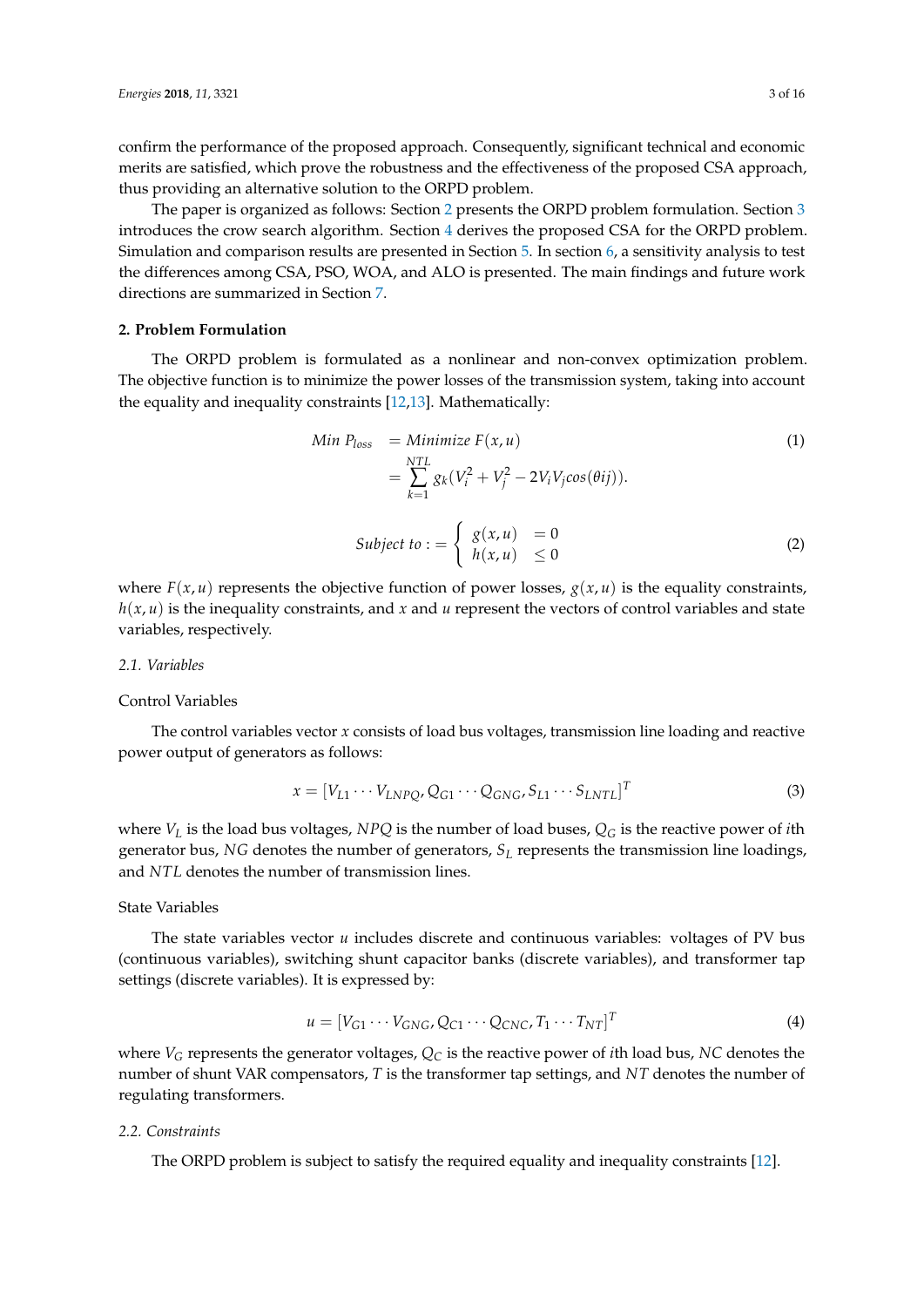#### Equality Constraints

The equality constraints represent the power balance of load flow equations. The difference between power generated and power demand is equal to power loss as follows:

$$
\begin{cases}\nP_{gi} - P_{Li} &= P_{loss} \\
Q_{gi} - Q_{Li} &= Q_{loss}\n\end{cases}
$$
\n(5)

Inequality Constraints

The inequality constraints are based on the operating limits that satisfy the normal operation of the system. The inequality constraints of control and state variables are given by:

Generator voltages limits:

$$
V_{gi}^{min} \le V_{gi} \le V_{gi}^{max}, i = 1, \cdots, N_G
$$
\n
$$
(6)
$$

• Tap positions of transformers limits:

$$
T_i^{min} \le T_i \le T_i^{max}, i = 1, \cdots, N_T
$$
\n<sup>(7)</sup>

• Amount of reactive compensation limits:

$$
Q_{ci}^{min} \le Q_{ci} \le Q_{ci}^{max}, i = 1, \cdots, N_c
$$
\n(8)

Load bus voltage constraints limits:

$$
V_{Li}^{min} \le V_{Li} \le V_{Li}^{max}, i = 1, \cdots, N_{PQ}
$$
\n(9)

Reactive power outputs limits of generators:

$$
Q_{gi}^{min} \le Q_{gi} \le Q_{gi}^{max}, i = 1, \cdots, N_G
$$
 (10)

The transmission lines loading are limited by upper values:

$$
S_i \le S_i^{max}, i = 1, \cdots, N_{TL} \tag{11}
$$

#### <span id="page-3-0"></span>**3. The Crow Search Algorithm (CSA)**

Crow search algorithm (CSA) is a novel meta-heuristic optimization method recently proposed by Askarzadeh [\[26\]](#page-14-19) to solve constrained engineering problems. This algorithm is modeled related to the intelligent behavior of the crows while saving their excess food in hiding places and retrieving it when the food is needed. Crows can remember the faces of other crows and warn each other when an unfriendly crow approaches as they have large brains relative to their bodies. In addition, they can use communication tools in sophisticated ways and remember the places where food is hidden for up to several months. Therefore, the main principles of crows is that they monitor the food locations of other birds and steal when there are no birds in that place. Moreover, if the crow has committed thievery, it will take extra precautions such as moving hiding places to avoid becoming a victim in the future.

Let us assume that *d* is a dimensional environment and *N* is the number of crows. The position of crows *i* at iteration *iter* is given by:

$$
x^{i,iter} = [x_1^{i,iter}, x_2^{i,iter}, \cdots, x_d^{i,iter}].
$$
\n(12)

where  $i = 1, 2, \dots, N$  and  $iter = 1, 2, \dots$ ,  $iter_{max}$ ,  $iter_{max}$  is the maximum number of iterations.

Crows move in the environment and search for better sources of food (hiding places). Each crow has a memory capacity that can memorize the position of its food hiding places. One of the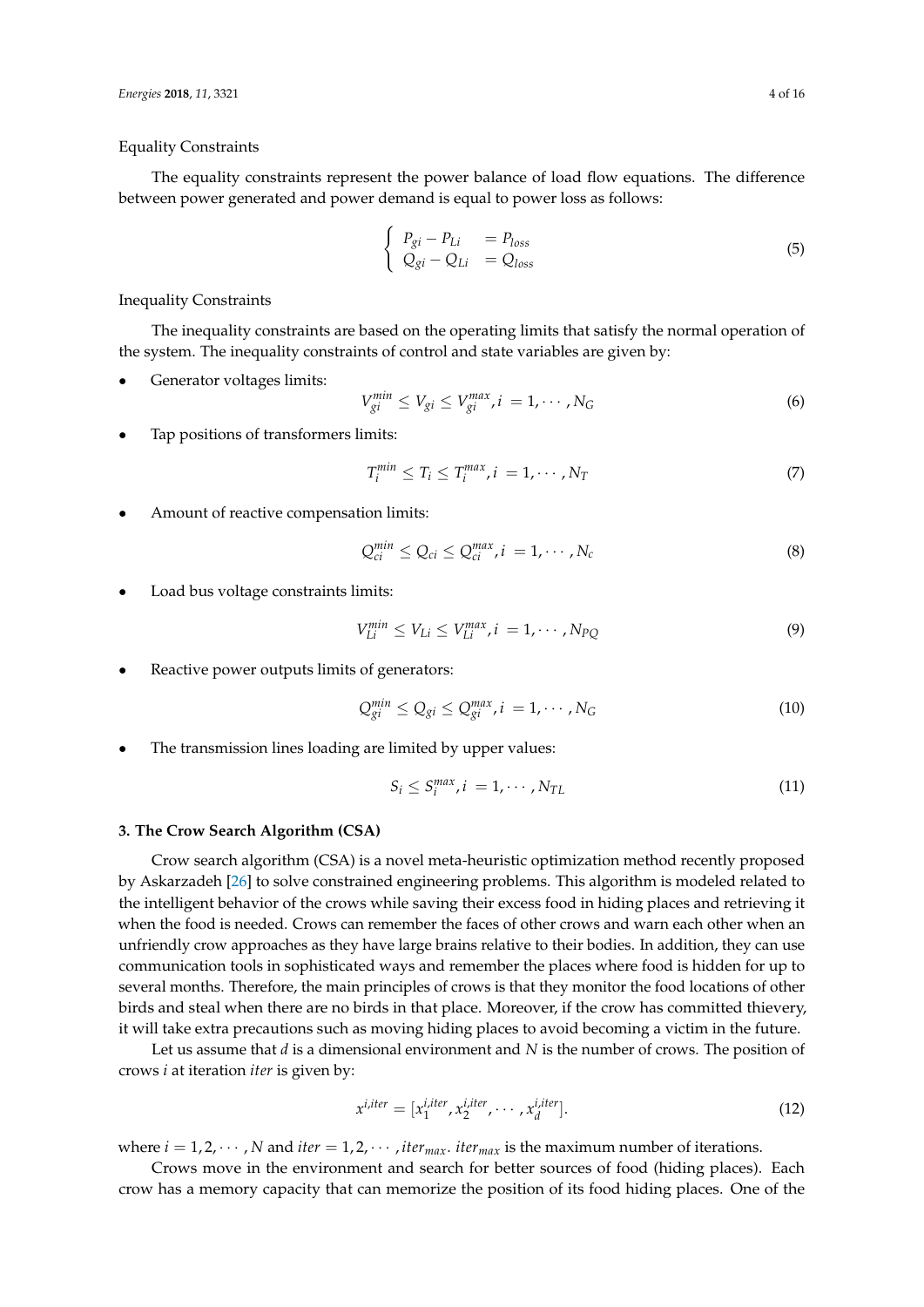main activities of the crow is to follow crow *j* to get close to the hiding place of the food and hunt it. Therefore, two major cases may occur in CSA:

1. Case 1: Crow *j* does not know that crow *i* is following it. Therefore, crow *i* will approach the hiding place of crow *j* and change its position to a new one as follows:

$$
x^{i,iter+1} = x^{i,iter} + r_i \cdot fl^{i,iter} \cdot (m^{j,iter} - x^{i,iter})
$$
\n(13)

where  $r_i$  is a random number with uniform distribution (between 0 and 1),  $fl^{i,iter}$  indicates the flight length of crow *i* at iteration *iter* (see Figure [1\)](#page-4-1), and *mj*,*iter* represents the best visited location by crow *j* at iteration *iter*.

2. Case 2: Crow *j* detects that it is followed by crow *i*. Thus, to protect its cache from being pilfered, crow *j* will change the flight pass to mislead followers by moving to another position in the search space.

Therefore, the position of crow can be expressed as follows:

<span id="page-4-2"></span>
$$
x^{i,iter+1} =
$$
\n
$$
\begin{cases}\n x^{i,iter} + r_i \cdot fl^{i,iter} \cdot (m^{j,iter} - x^{i,iter}) & r_j \geq Ap^{j,iter} \\
 a random position & otherwise\n\end{cases}
$$
\n(14)

where  $AP^{j,iter}$  indicates the awareness probability of each crow.

<span id="page-4-1"></span>

Figure 1. The characteristics of the crow flight length on search process.

## <span id="page-4-0"></span>**4. ORPD Problem Using Crow Search Algorithm**

We propose the CSA approach to solve the ORPD problem. The main objective is to find the optimal solution of control variables to minimize the objective function while satisfying all the constraints imposed by the power system. The implementation of the CSA for the ORPD problem is achieved through by the following steps:

## • **Step 1: Initialization of algorithm parameters and constraints**

Initialize the number of crows *N*, the maximum number of iterations *itermax*, flight length *f l* and awareness probability *AP*. Determine the decision variables and constraints.

## • **Step 2: Initialize position and memory of crows**

Generate N crows randomly in the d-dimensional search space. Each crow presents an appropriate solution to the problem. Initially, crows have no experience; it is supposed that they have hidden their food in the initial positions.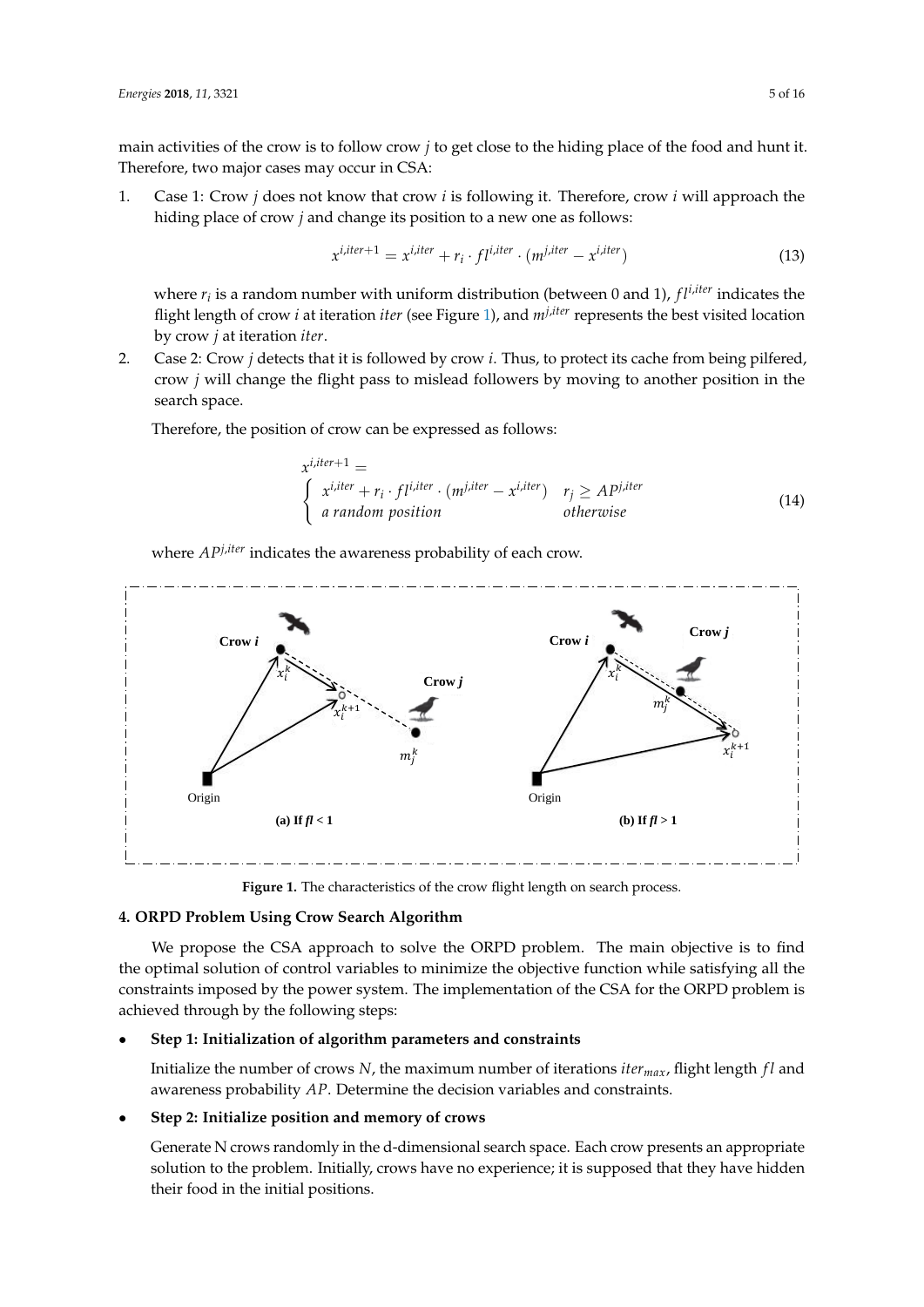## • **Step 3: Evaluate fitness function**

For each crow, the quality of its position is computed by adjusting the values of the control variable into the objective function.

### • **Step 4: Generate new position**

The crow *i* generates a new position as follows: It selects randomly one of the other crows and follows it to find the position of the hidden food. Thus, the new position of crow *i* is given by Equation [\(14\)](#page-4-2). This procedure is repeated for all crows.

## • **Step 5: Check the feasibility of new positions**

The feasibility of the new position of each crow is examined. For the ORPD problem, all variables are checked for any violation for certain limits. If the new position of a crow is valid, the crow updates its position. Otherwise, it stays in its current position and does not move to the new position that was created.

### • **Step 6: Evaluate fitness function of new positions**

For each crow, the fitness function value of the new position is computed.

### • **Step 7: Update memory**

If the evaluation of the fitness function value of each crow is better than the memorized fitness function value, the crows update its memory as follows:

$$
m^{i,iter+1} = \begin{cases} x^{i,iter+1} & f(x^{i,iter+1}) \\ \text{is better than } f(m^{i,iter}), \\ m^{i,iter} & otherwise. \end{cases}
$$
 (15)

where  $f(.)$  indicates the objective function value.

## • **Step 8: Check stop criterion**

Repeat Steps 4–7 until *itermax* is reached. The solution of the ORPD problem is the best position of the memory corresponding to the best objective function value.

Figure [2](#page-6-0) illustrates the flowchart of the proposed algorithm in order to solve the ORPD problem.

## <span id="page-5-0"></span>**5. Application and Results**

The proposed approach based on CSA for solving the ORPD problem was applied to the standard IEEE-14 and the IEEE-30 bus benchmark power systems as well as the Tunisian power system. It was implemented using MATLAB Platform 2016*a* on a Windows 10 Intel(R) Core(TM) i3-5010U CPU @2.10 GHz 6 GB RAM. For all test systems, the base power was 100 MW. The results obtained with CSA were compared with three other meta-heuristic algorithms: Particle Swarm Optimization (PSO), Ant Lion Optimization (ALO), and Whale Optimization Algorithm (WOA).The features of all test systems and the limits of control variables are given in Tables [1](#page-7-0) and [2.](#page-7-1)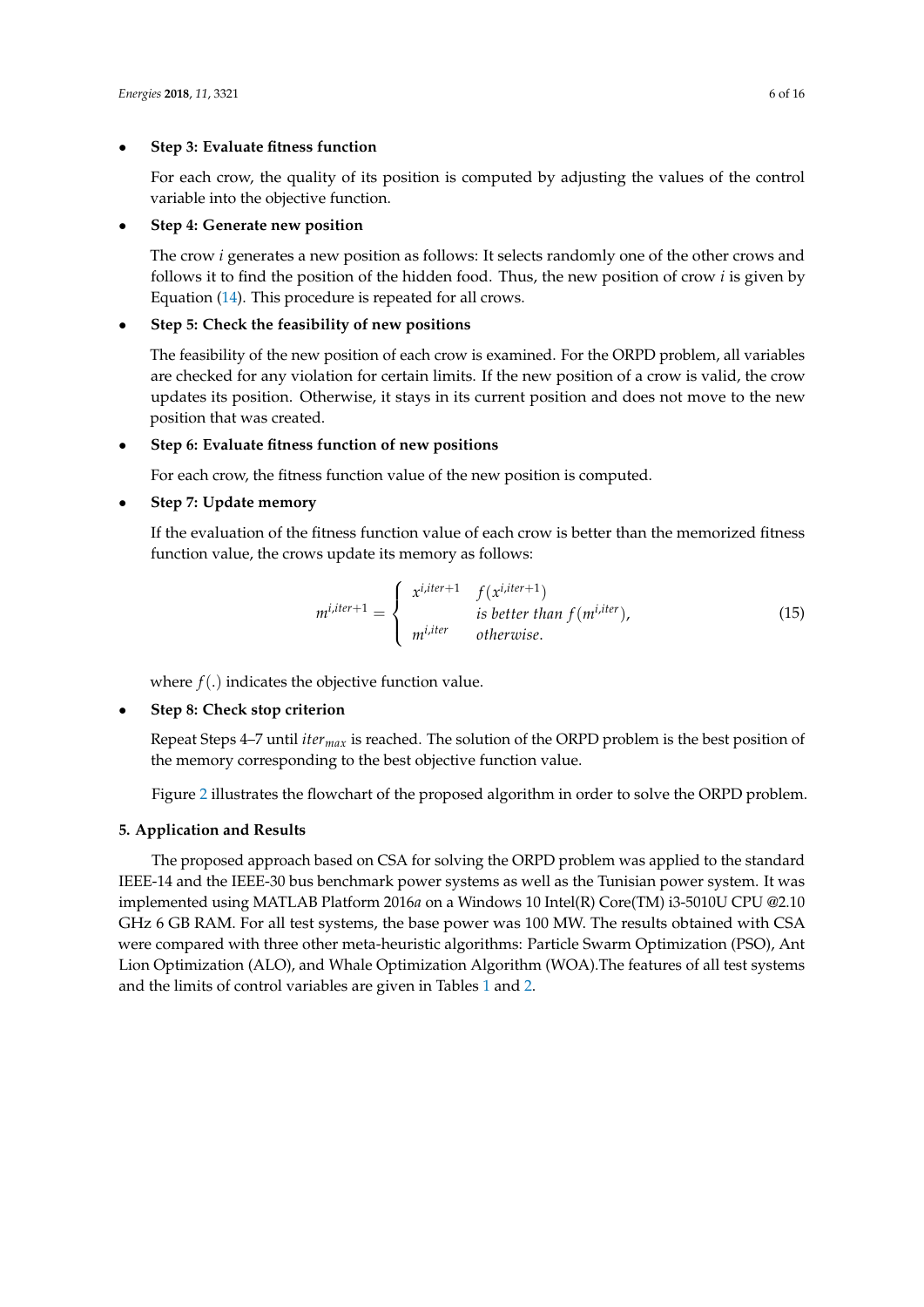<span id="page-6-0"></span>

**Figure 2.** Flowchart of the proposed CSA algorithm for solving ORPD.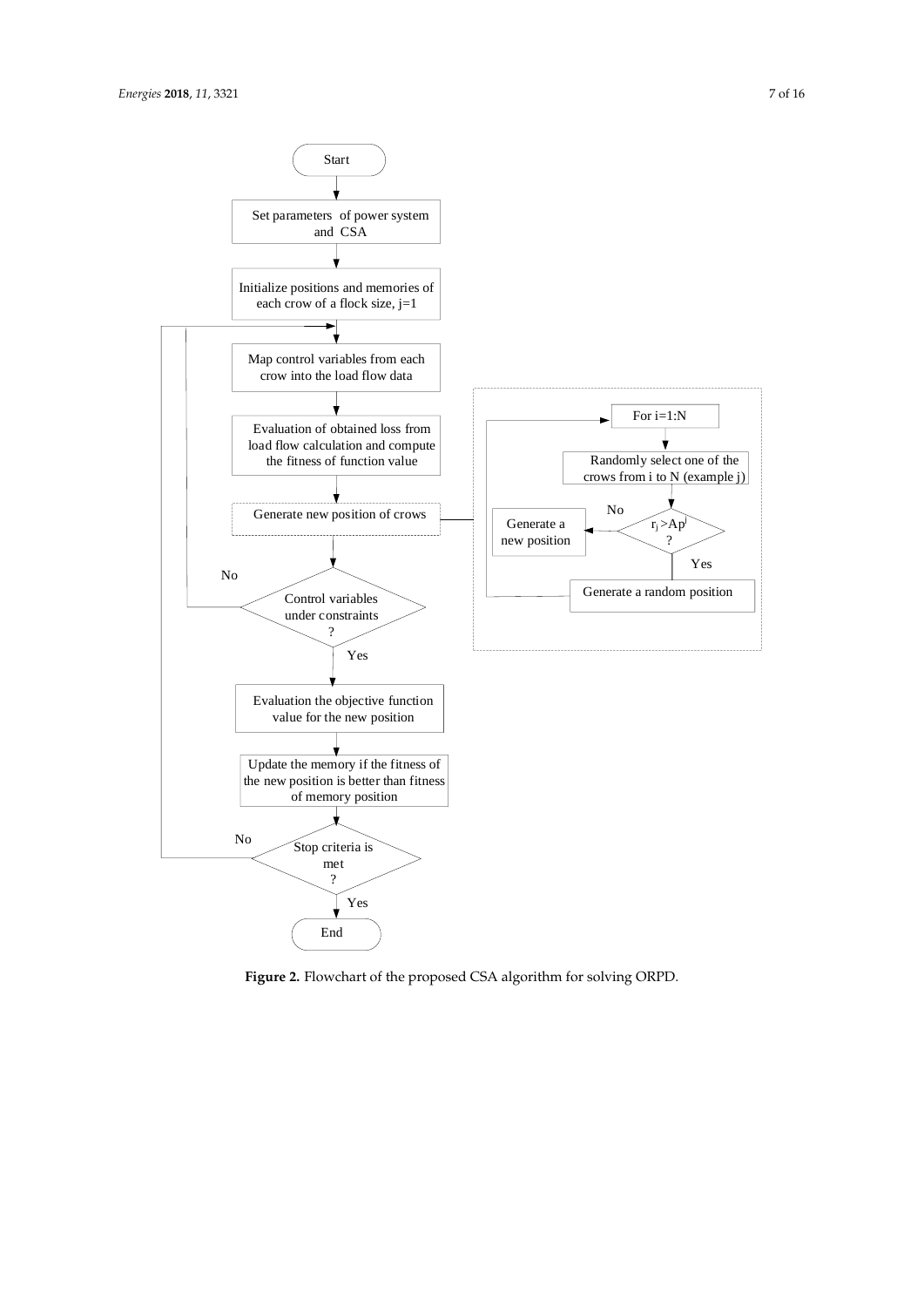<span id="page-7-0"></span>

| Description                         | IEEE 14-Bus   | IEEE 30-Bus | <b>Tunisian 86-Bus</b> |
|-------------------------------------|---------------|-------------|------------------------|
| Number of buses                     | 14            | 30          | 86                     |
| Number of lines                     | 20            | 41          | 120                    |
| Number of control variables         | 10            | 19          | 58                     |
| Number of Generator                 | 5             | 6           | 22                     |
| Number of Tap transformers          | 3             | 4           | 21                     |
| Number of $Q_{shunt}$               | $\mathcal{P}$ | 9           | 15                     |
| $P_{gen}$ (MW)                      | 272.39        | 300.96      | 2231.82                |
| $Q_{gen}$ (Mvar)                    | 82.44         | 133.93      | 1113.53                |
| $P_{load}$ (MW)                     | 259           | 283.40      | 2034.27                |
| $Q_{load}$ (Mvar)                   | 73.50         | 126.20      | 1019.96                |
| $P^0_{loss}$ (MW)<br>$O^0$ . (Myar) | 13.393        | 17.557      | 197.556                |
| (Myar)                              | 54.54         | 67.69       | 946.80                 |

**Table 1.** Description of test systems.

**Table 2.** Control variables limits for all power systems.

<span id="page-7-1"></span>

| <b>Test System</b> | <b>Variables</b>      | Min (Pu) | Max(Pu) |
|--------------------|-----------------------|----------|---------|
|                    | $V_{PV}$ and $V_{PG}$ | 0.9      | 1.1     |
| IEEE 14-bus        |                       | 0.9      | 1.1     |
|                    | $Q_{shunt}$           | 0        | 0.18    |
|                    | $V_{PV}$ and $V_{PC}$ | 0.9      | 1.1     |
| IEEE 30-bus        |                       | 0.9      | 1.1     |
|                    | $Q_{shunt}$           | 0        | 0.05    |
|                    | $V_{PV}$ and $V_{PC}$ | 0.9      | 1.1     |
| Tunisian 86-bus    |                       | 0.9      | 1.1     |
|                    | $\mathcal{Q}_{shunt}$ |          | 0.288   |

#### *5.1. IEEE 14-Bus Test Power System*

This test system includes five generators at the buses 1, 2, 3, 6 and 8, three tap-changing transformers located at Lines 4–7, 4–9 and 5–6 and two shunt reactive compensators connected to buses 9 and 14. All data of this test system are specified in [\[34\]](#page-15-5). CSA, PSO, ALO, and WOA were applied to minimize real power loss as the main objective function. Table [3](#page-8-0) presents the results of the optimal settings using the four implemented algorithms. The optimal result was given by the proposed CSA where the active power loss is 12.2307 MW (8.68%) compared to PSO 12.5881 MW (6.00%), ALO 12.6266 MW (5.72%), and WOA 12.4245 MW (7.23%). In addition, we noticed that the CSA is the fastest (946.0803 s) compared to PSO (958.9098 s), ALO (946.4107 s), and WOA (1029.973 s). Obviously, the computing time of CSA is less than the other algorithms. Figure [3](#page-8-1) represents the performance loss convergence characteristics for the corresponding approaches: CSA is in red, PSO is in blue, WOA is in green and ALO is in black. Moreover, the CSA algorithm has a great ability to locate the optimal solutions and effectively deal the constraints of the optimization problem.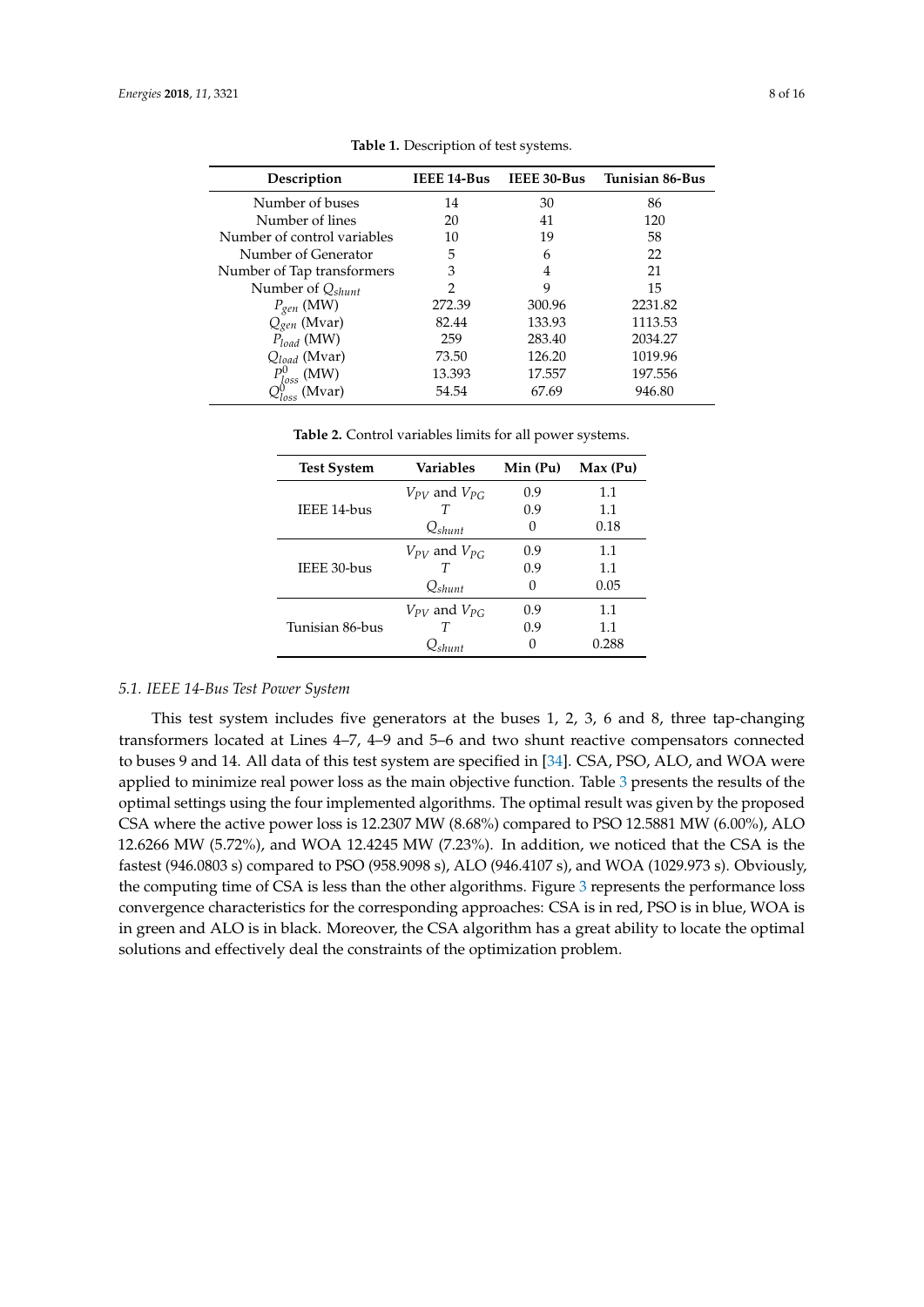| <b>Variables</b> | <b>Base Case</b> | <b>PSO</b> | <b>WOA</b> | <b>ALO</b> | <b>CSA</b> |
|------------------|------------------|------------|------------|------------|------------|
| $V_1$            | 1.060            | 1.0882     | 1.1004     | 0.9500     | 1.1013     |
| $V_2$            | 1.045            | 1.0731     | 1.1004     | 1.1000     | 1.0880     |
| $V_3$            | 1.010            | 1.0381     | 1.0690     | 0.9500     | 1.0591     |
| $V_6$            | 1.070            | 1.0603     | 1.0733     | 1.0958     | 1.0856     |
| $V_8$            | 1.090            | 1.0807     | 1.1004     | 1.0842     | 1.0940     |
| $T_{4-7}$        | 0.9467           | 0.9781     | 1.0202     | 0.9853     | 0.9786     |
| $T_{4-9}$        | 0.9524           | 0.9745     | 1.0202     | 1.0250     | 0.9983     |
| $T_{5-6}$        | 0.9091           | 1.0148     | 1.0202     | 0.9908     | 1.0235     |
| $Qc_{9}$         | 0.18             | 6.1758     | 4.5994     | 1.4146     | 12.4879    |
| $Qc_{14}$        | 0.18             | 6.2239     | 10.0269    | 0.2719     | 8.2798     |
| $P_{loss}(MW)$   | 13.393           | 12.5881    | 12.4245    | 12.6266    | 12.2307    |
| Reduction $(\%)$ |                  | 6.00       | 7.23       | 5.72       | 8.68       |
| CPU(s)           |                  | 958.9098   | 1029.973   | 946.4107   | 946.0803   |

<span id="page-8-0"></span>**Table 3.** Comparison of simulation results for IEEE 14-bus test using various approaches.

<span id="page-8-1"></span>

**Figure 3.** Performance loss convergence characteristics for IEEE 14-bus test using PSO (blue), WOA (green), ALO (black) and CSA(red).

#### *5.2. IEEE 30-Bus Test Power System*

In this case study, the IEEE 30-bus test system includes six generators connected to buses 1, 2, 5, 8, 11 and 13. Four tap-changing transformers are located at lines 6–9, 4–12, 9–12 and 27–28. Nine shunt reactive power sources are connected to buses 10, 12, 15, 17, 20, 21, 23, 24 and 29. The system data are given in. To evaluate the efficacy and the superiority of the proposed algorithm to minimize the power losses of this test system, we tested PSO, ALO, WOA, and CSA. Table [4](#page-9-0) summarizes the results of the optimal settings using CSA, PSO, ALO, and WOA. The performance real power loss convergence characteristics of the all mentioned approaches are shown in Figure [4.](#page-9-1) We note that the minimum real power loss obtained by the proposed CSA method is the best optimization values among all the compared algorithms: CSA 16.0155 MW (8.77%), PSO = 16.6402 MW (5.21%), ALO = 16.6754 MW  $(5.021\%)$ , and WOA = 16.4621 MW  $(6.23\%)$ . In addition, CSA is the fastest algorithm  $(1369.754 \text{ s})$ compared to PSO (1394.056 s), ALO (1374.256 s), and WOA (1553.127 s). It is clear that the obtained outcomes verify also the accuracy and effectiveness of the proposed algorithm to minimize the real power losses.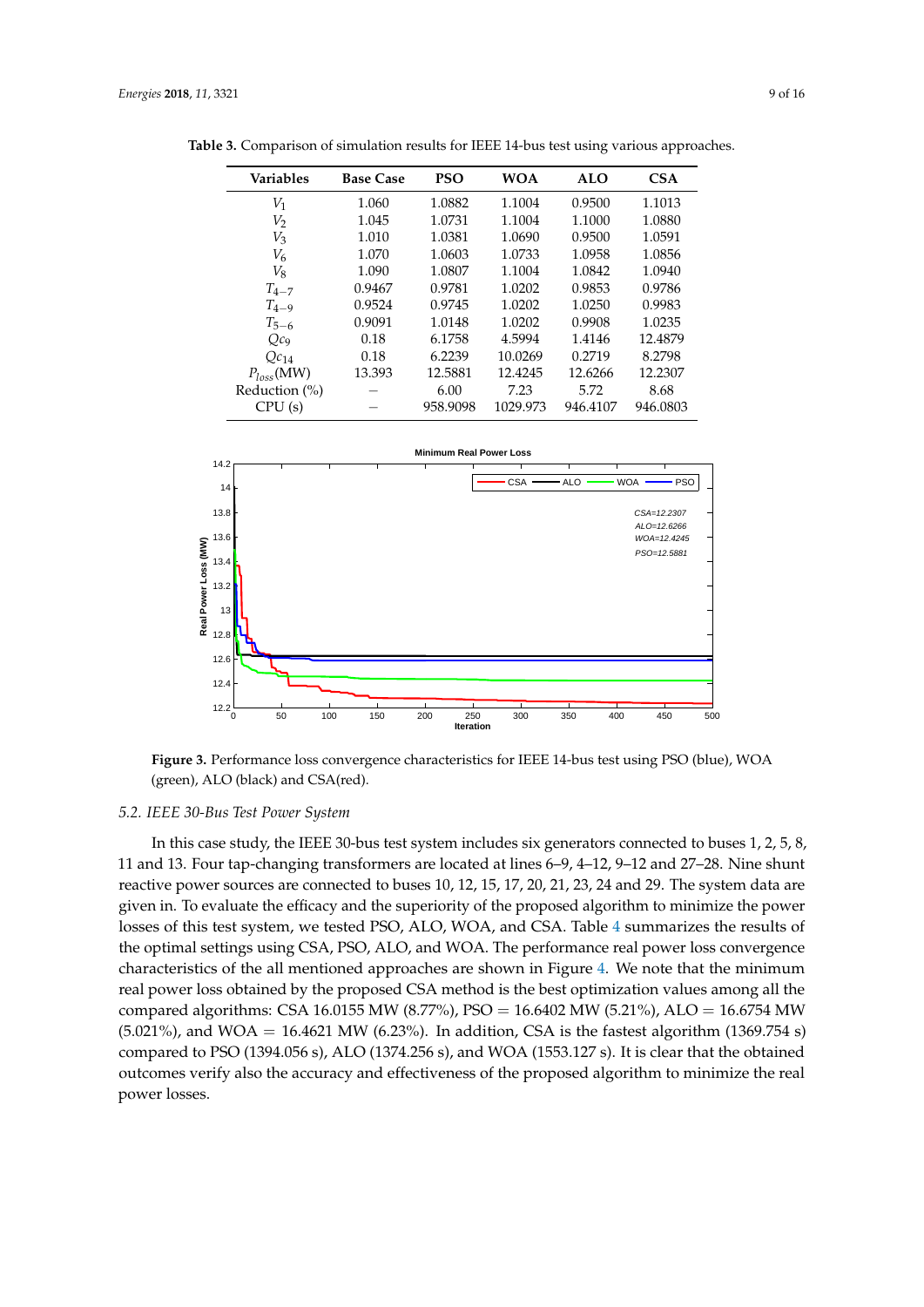<span id="page-9-1"></span>

<span id="page-9-0"></span>**Figure 4.** Performance loss convergence characteristics for IEEE 30-bus test using PSO (blue), WOA (green), ALO (black) and CSA(red).

| Variables        | <b>Base Case</b> | <b>PSO</b> | <b>WOA</b> | <b>ALO</b> | <b>CSA</b> |
|------------------|------------------|------------|------------|------------|------------|
| $V_1$            | 1.060            | 1.0812     | 1.1001     | 0.9500     | 1.1014     |
| $V_2$            | 1.045            | 1.0553     | 1.1004     | 0.9500     | 1.0859     |
| $V_5$            | 1.010            | 1.0215     | 1.1002     | 0.9500     | 1.0534     |
| $V_8$            | 1.010            | 1.0329     | 1.0834     | 0.9500     | 1.0601     |
| $V_{11}$         | 1.082            | 1.0818     | 1.1004     | 0.9500     | 1.1001     |
| $V_{13}$         | 0.978            | 1.0840     | 1.0587     | 0.9500     | 1.1000     |
| $T_{6-9}$        | 0.969            | 1.0098     | 1.1004     | 0.9500     | 0.9854     |
| $T_{6-10}$       | 0.932            | 1.0034     | 1.0530     | 0.9500     | 0.9977     |
| $T_{4-12}$       | 0.968            | 0.9859     | 1.0637     | 0.9500     | 1.0204     |
| $T_{27-28}$      | 19               | 0.9628     | 1.0456     | 0.9500     | 0.9753     |
| $Qc_{10}$        | $\theta$         | 9.9295     | 2.8524     | 0.5280     | 1.9828     |
| $Qc_{12}$        | $\Omega$         | 7.0229     | 3.5201     | 0.5175     | 1.2997     |
| $Qc_{15}$        | $\theta$         | 4.0593     | 3.1522     | 0.5025     | 2.3387     |
| $Qc_{17}$        | $\Omega$         | 1.0321     | 3.0843     | 0.0430     | 1.9099     |
| $Qc_{20}$        | 0                | 1.8834     | 5.1261     | 0.9500     | 2.2574     |
| $Qc_{21}$        | 0                | 21.6930    | 12.1816    | 0.9500     | 2.4737     |
| $Qc_{23}$        | $\theta$         | 0.6454     | 2.9233     | 0.2453     | 3.0208     |
| $Qc_{24}$        | 4.3              | 4.7556     | 3.3017     | 0.3463     | $-0.2917$  |
| $Qc_{29}$        | $\theta$         | 4.3366     | 3.8629     | 0.3606     | 2.9253     |
| $P_{loss}(MW)$   | 17.557           | 16.6402    | 16.4621    | 16.6754    | 16.0155    |
| Reduction $(\%)$ |                  | 5.21       | 6.23       | 5.021      | 8.77       |
| CPU(s)           |                  | 1394.056   | 1553.127   | 1374.256   | 1369.754   |

**Table 4.** Comparison of simulation results for IEEE 30-bus using various approaches.

# *5.3. A Real Case Study: Tunisian 86-Bus Power System*

For the examination of the appropriateness of the proposed algorithm on the large-scale power system, we considered a large real power system: Tunisian 86−bus power system. It includes 22 generators, 120 lines, 21 tap-changing transformers, and 15 shunt reactive power sources (see Figure [5\)](#page-11-0). Table [5](#page-10-0) introduces the results of the optimal settings using the swarm approaches for this case. The optimal solution for the ORPD problem in Tunisian power system is given by the proposed CSA where the obtained minimum active power loss *Ploss* = 161.9169 MW (18.0399%), PSO  $= 168.2004$  MW (14.8593%), ALO = 169.2535 MW (14.3263%), and WOA = 164.7492 MW (16.6063%). The convergence time with CSA is faster than the other methods, where CSA converged in 1827.900 s, PSO in 2282.026 s, ALO in 2149.004 s and WOA in 3245.048 s.

Figure [6](#page-12-1) shows the performance loss convergence characteristics of the swarm approaches. We observed that the proposed CSA has good convergence characteristics compared to PSO, ALO and WOA. It is substantial to note that the CSA algorithm can solve the ORPD even for a large-scale power system.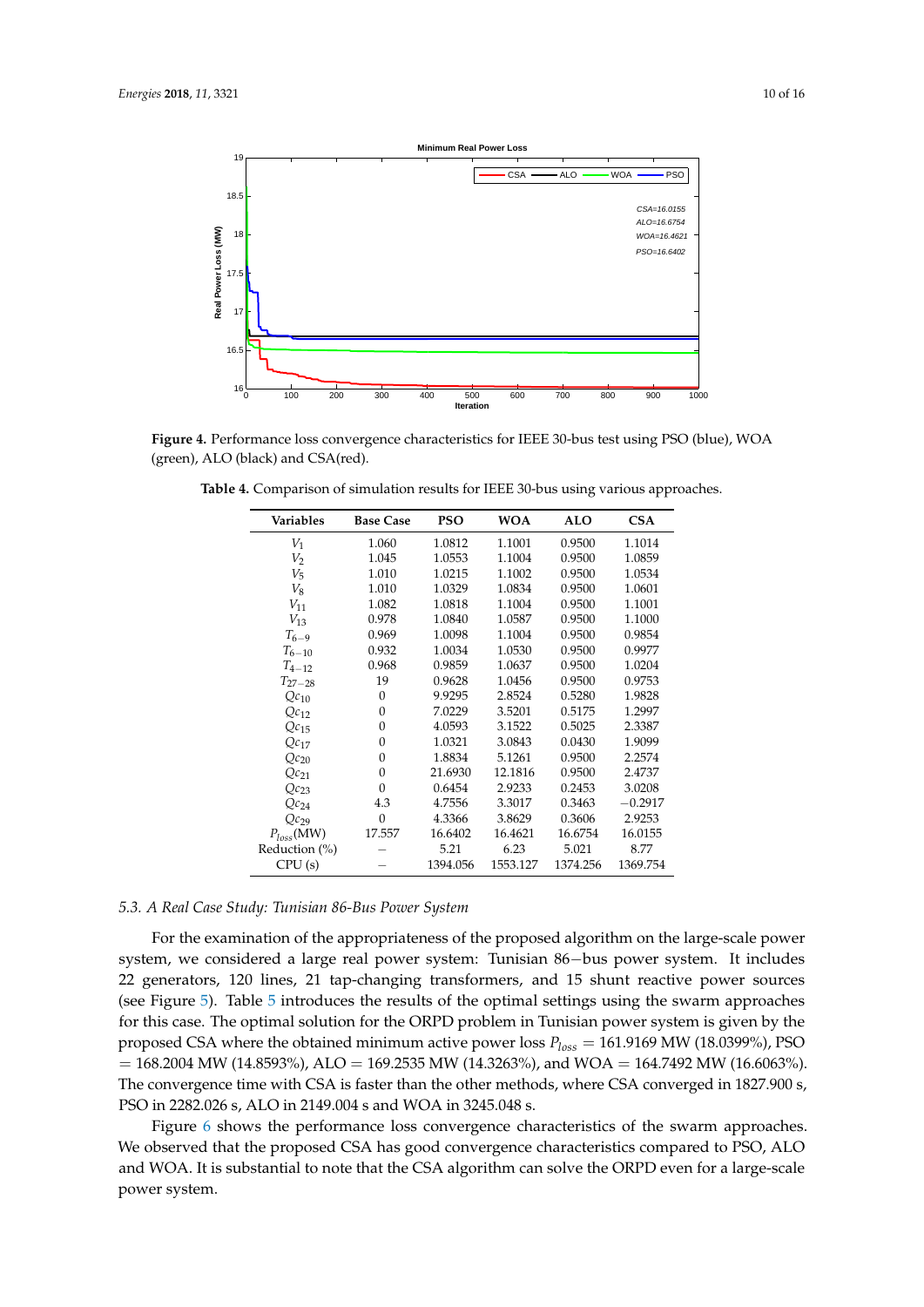| Variables                      | <b>Base Case</b> | <b>PSO</b> | <b>WOA</b> | <b>ALO</b> | <b>CSA</b> |
|--------------------------------|------------------|------------|------------|------------|------------|
| $V_{Rades1}$                   | 1.06             | 1.0796     | 1.1000     | 1.1000     | 1.0834     |
|                                | 1.02             | 1.0351     | 1.1000     | 1.1000     | 1.0346     |
| $V_{Rades2}$                   | 1.04             | 1.0781     | 1.1000     | 1.1000     | 1.0826     |
| $V_{swingbus}$                 | 1.03             | 1.1007     | 1.1000     | 1.1000     | 1.1009     |
| $V_{B. Mcherga}$               | 1.002            | 1.0301     | 1.0298     | 1.1000     | 1.1013     |
| $V_{S.Salem}$                  | 1.056            | 1.0575     | 1.1000     | 1.1000     | 1.0327     |
| $V_{T\!sud}$                   | 1.04             | 1.0443     | 1.1000     | 1.1000     | 1.0340     |
| V <sub>Goulette</sub>          | 1.04             | 0.9662     | 1.0877     | 1.1000     | 1.0927     |
| $V_{M. Bourguiba}$             | 1.015            | 1.0626     | 1.1000     | 1.1000     | 1.0145     |
| $V_{korba}$<br>$V_{Nebeur}$    | 1.015            | 1.0296     | 1.1000     | 1.1000     | 1.0679     |
| $V_{Fernana}$                  | 1.015            | 1.0237     | 1.1000     | 1.1000     | 1.0619     |
| $V_{\text{Sousse}}$            | 1.043            | 1.1054     | 1.1000     | 1.1000     | 1.1048     |
| $V_{\text{Sousse2}}$           | 1.05             | 1.0767     | 1.1000     | 1.1000     | 1.0983     |
| $V_{S\mathfrak{f} a x}$        | 1.015            | 1.0918     | 1.0546     | 1.1000     | 1.0919     |
| $V_{Thyna}$                    | 0.968            | 1.0515     | 1.0339     | 1.1000     | 1.1015     |
| $V_{K.Nord}$                   | 0.967            | 1.0550     | 1.1000     | 1.1000     | 1.0587     |
| $V_{Feriana}$                  | 0.963            | 1.0701     | 1.0979     | 1.1000     | 1.0808     |
|                                | 0.984            | 1.0158     | 1.1000     | 1.1000     | 1.0888     |
| $V_{Ghanouch}$<br>$V_{Zarzis}$ | 0.98             | 0.9918     | 1.1000     | 1.0250     | 1.0870     |
| $V_{Bouchemma}$                | 0.985            | 1.1017     | 1.1000     | 1.0250     | 1.1021     |
| $V_{Bouchemma2}$               | 0.985            | 1.0206     | 1.1000     | 1.0250     | 1.0842     |
| $V_{Robanna}$                  | 1.005            | 0.9695     | 1.0864     | 1.0250     | 1.0744     |
| $T_{Goul-Goul}$                | 1.05             | 1.0342     | 0.9820     | 1.0250     | 1.0115     |
| $T_{\text{Sous}-\text{Sous2}}$ | 1.05             | 1.0230     | 1.0184     | 1.0250     | 1.0255     |
| $T_{S. Man-S.Man}$             | 1.05             | 0.9509     | 1.0250     | 1.0250     | 1.0176     |
| $T_{Mekn-Mekn}$                | 1.05             | 0.9985     | 1.0173     | 1.0250     | 1.0177     |
| $T_{Rad1-Rad2}$                | 1.05             | 1.0142     | 1.0250     | 1.0250     | 1.0197     |
| $T_{Boul-f-Boulf}$             | 1.05             | 0.9802     | 1.0191     | 1.0250     | 1.0065     |
| $T_{Hamm-Hamm}$                | 1.05             | 1.0814     | 1.0250     | 1.0250     | 1.0168     |
| $T_{Matr-Matr}$                | 1.05             | 1.0393     | 1.0250     | 1.0250     | 1.0178     |
| $T_{M.Iem-M.Jem}$              | 1.05             | 0.9802     | 1.0250     | 1.0250     | 1.0224     |
| $T_{Gromb-Gromb}$              | 1.05             | 1.0117     | 1.0250     | 1.0250     | 0.9956     |
| $T_{Naas-Naas}$                | 1.05             | 1.0169     | 1.0250     | 1.0250     | 0.9881     |
| $T_{Mnih-Mnih}$                | 1.05             | 1.0294     | 1.0293     | 1.0250     | 1.0238     |
| T <sub>Mornag</sub> -Mornag    | 1.05             | 1.0456     | 1.0250     | 1.0250     | 1.0254     |
| $T_{Msak-Msak}$                | 1.05             | 0.9950     | 1.0250     | 1.0250     | 1.0211     |
| $T_{Bouch-Bouch}$              | 1.05             | 1.0520     | 1.0032     | 1.0250     | 1.0047     |
| $T_{Tajr-Tajr}$                | 1.05             | 1.0555     | 1.0250     | 1.0250     | 1.0251     |
| $T_{Tajr-Tajr1}$               | 1.05             | 0.9833     | 1.0250     | 1.0250     | 1.0214     |
| $T_{Swing-Rad}$                | 1.05             | 1.0503     | 1.0250     | 1.0250     | 1.0216     |
| $T_{Jand-Jand}$                | $1.05\,$         | 0.9784     | 1.0250     | 1.0250     | 1.0140     |
| $T_{Tajr-Tajr2}$               | 1.05             | 0.9915     | 1.0250     | 1.0250     | 0.9996     |
| $T_{Zarz-Zarz}$                | 1.05             | 1.0297     | 1.0063     | 1.0250     | 1.0139     |
| $Qc_{Tsud}$                    | 8.4              | 3.1573     | 6.0744     | 2.6206     | 10.9431    |
| $Qc_{M.Bourg}$                 | 28.8             | 3.0522     | 12.2244    | 3.3301     | 8.1390     |
| $Qc_{korba}$                   | 25               | 1.6742     | 16.5191    | 2.6689     | 7.2466     |
| $Qc_{Sfax}$                    | 19.2             | 2.8575     | 12.4099    | 2.3453     | 9.8681     |
| $Qc_{zarz}$                    | 15               | 1.5917     | 10.3776    | 3.9464     | 10.9265    |
| $Qc_{T.Ouest}$                 | 20               | 2.4700     | 2.5268     | 3.3467     | 7.7878     |
| $Qc_{Matr}$                    | 14.4             | 1.8864     | 11.7794    | 2.8415     | 11.7623    |
| $Qc_{Zahr}$                    | 9.6              | 2.2918     | 11.0827    | 2.8625     | 11.5591    |
| $Qc_{Gromb}$                   | 15               | 2.4971     | 6.6959     | 2.5295     | 8.9528     |
| $Qc_{O,Zerga}$                 | 9.6              | 2.9144     | 20.0000    | 2.5398     | 8.3875     |
| $Qc_{Tbarka}$                  | 14               | 2.9056     | 12.9016    | 2.5788     | 13.9591    |
| $Qc_{Metlaoui}$                | 16.6             | 2.8400     | 4.8955     | 2.8409     | 9.7218     |
| $Qc_{Kass}$                    | 15               | 2.1647     | 5.0490     | 3.8256     | 6.9531     |
| $Qc_{Msak}$                    | 9.6              | 2.3546     | 13.5418    | 3.6215     | 12.4925    |
| $Qc_{Tataouine}$               | $30\,$           | 2.2107     | 3.5149     | 2.6531     | 14.5598    |
| $P_{loss}$ (MW)                | 197.556          | 168.2004   | 164.7492   | 169.2535   | 161.9169   |
| Reduction (%)                  |                  | 14.8593    | 16.6063    | 14.3263    | 18.0399    |
| CPU(s)                         |                  | 2282.026   | 3245.048   | 2149.004   | 1827.900   |

<span id="page-10-0"></span>**Table 5.** Comparison of simulation results for Tunisian 86-bus system using various approaches.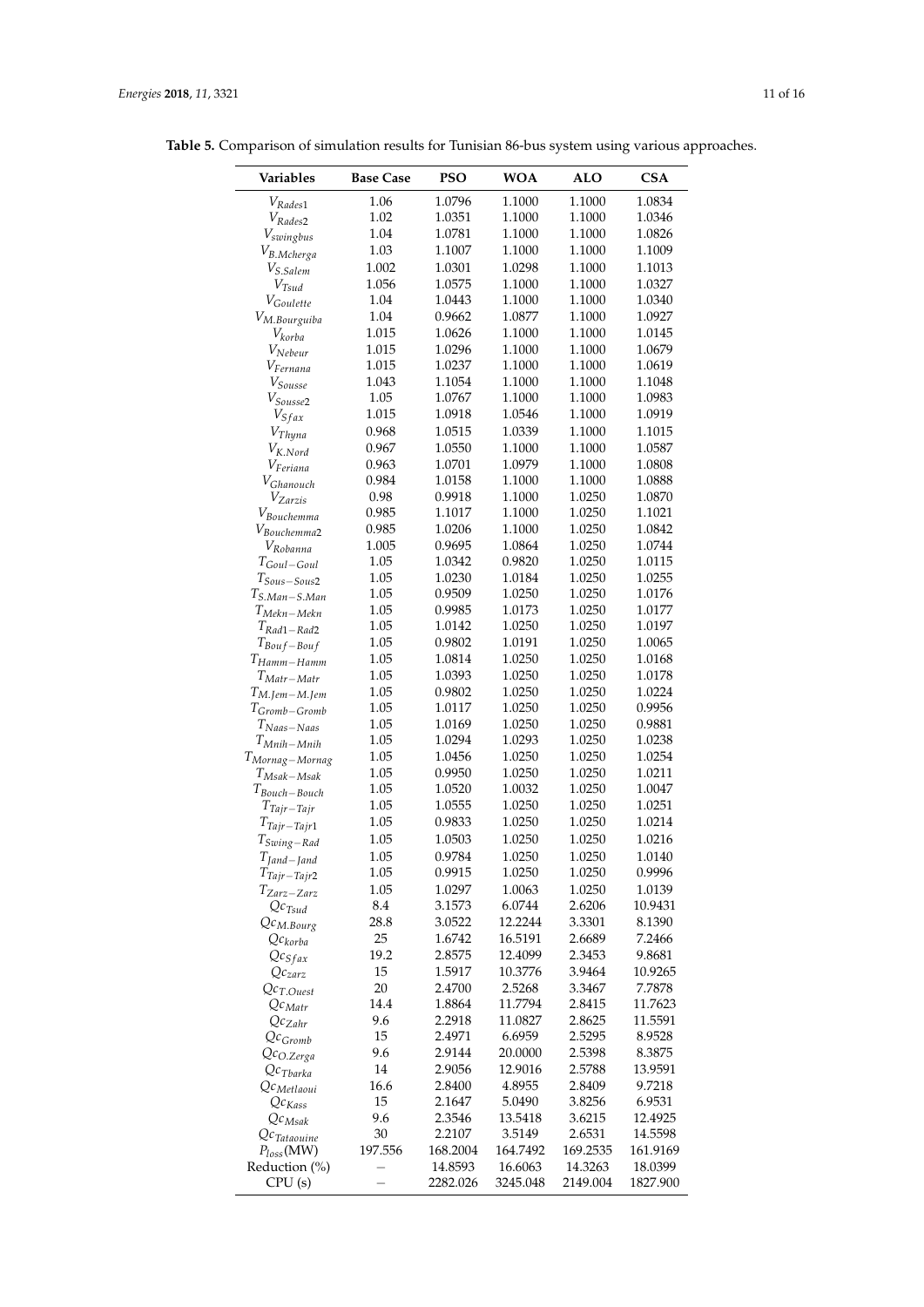<span id="page-11-0"></span>

**Figure 5.** Tunisian 86-bus real power system.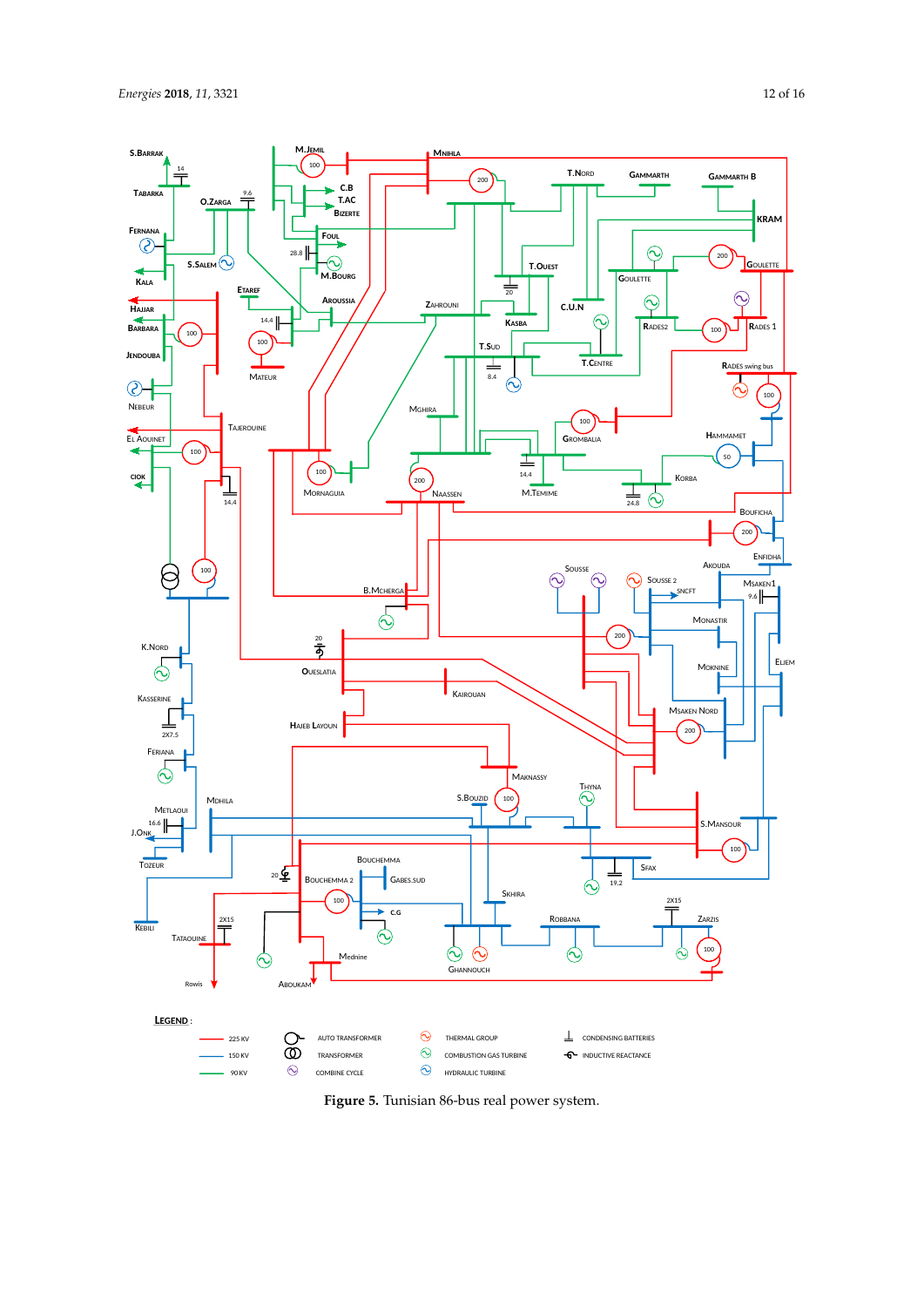<span id="page-12-1"></span>

**Figure 6.** Performance loss convergence characteristics for Tunisian 86-bus system using PSO (blue), WOA (green), ALO (black) and CSA (red).

#### <span id="page-12-0"></span>**6. Sensitivity Analysis**

Sensitivity analysis (SA) is one of the methods that help to make decisions regarding with more than a solution to a problem. It provides a decent idea about how sensitive is the optimum solution chosen to any changes in the input values of one or more parameters. ANOVA is a model independent sensitivity analysis method that evaluates whether there is any statistically significant association between an output and one or more inputs [\[35\]](#page-15-6). Therefore, ANOVA uses the *F*-statistic ratio to determine whether a significant difference exists among mean responses for main effects or interactions between factors. The relative magnitude of *F*-values can be used to rank the factors in the sensitivity analysis [\[36\]](#page-15-7). The higher is the *F*-value, the more sensitive the response variable is to the factor. Therefore, factors with higher *F*-values are given higher rankings. The *p*-value indicates that differences between column means are significant. One-way ANOVA was used to compare the means between the results obtained by the proposed CSA algorithm and the other developed PSO, WOA, and ALO techniques.

Tables [6](#page-12-2)[–8](#page-13-5) summarize the statistical analysis of the proposed and the conventional methods for IEEE-14 and IEEE-30 bus benchmark power systems and the real Tunisian power system, respectively. Note that CSA always provides the competing performance over the other algorithms in terms of accuracy (Mean) and robustness (standard deviation).

<span id="page-12-2"></span>Table [9](#page-13-6) depicts the results of the one-way ANOVA test obtained for the different systems. We observed that the results of *p*-value are much lower than 0.01 for all tests, which confirm that CSA is statistically significant from ALO, WOA, and PSO.

| Analysis           | <b>PSO</b> | <b>WOA</b> | ALO     | <b>CSA</b> |
|--------------------|------------|------------|---------|------------|
| Min                | 12.5881    | 12.4245    | 12.6519 | 12.2372    |
| Max                | 13.2141    | 13.5012    | 14.0099 | 13.3643    |
| Mean               | 12.6026    | 12.4471    | 12.6610 | 12.3278    |
| Standard deviation | 0.0619     | 0.0750     | 0.0664  | 0.1791     |

**Table 6.** Results of real power loss *Ploss*(MW) for IEEE 14-bus test.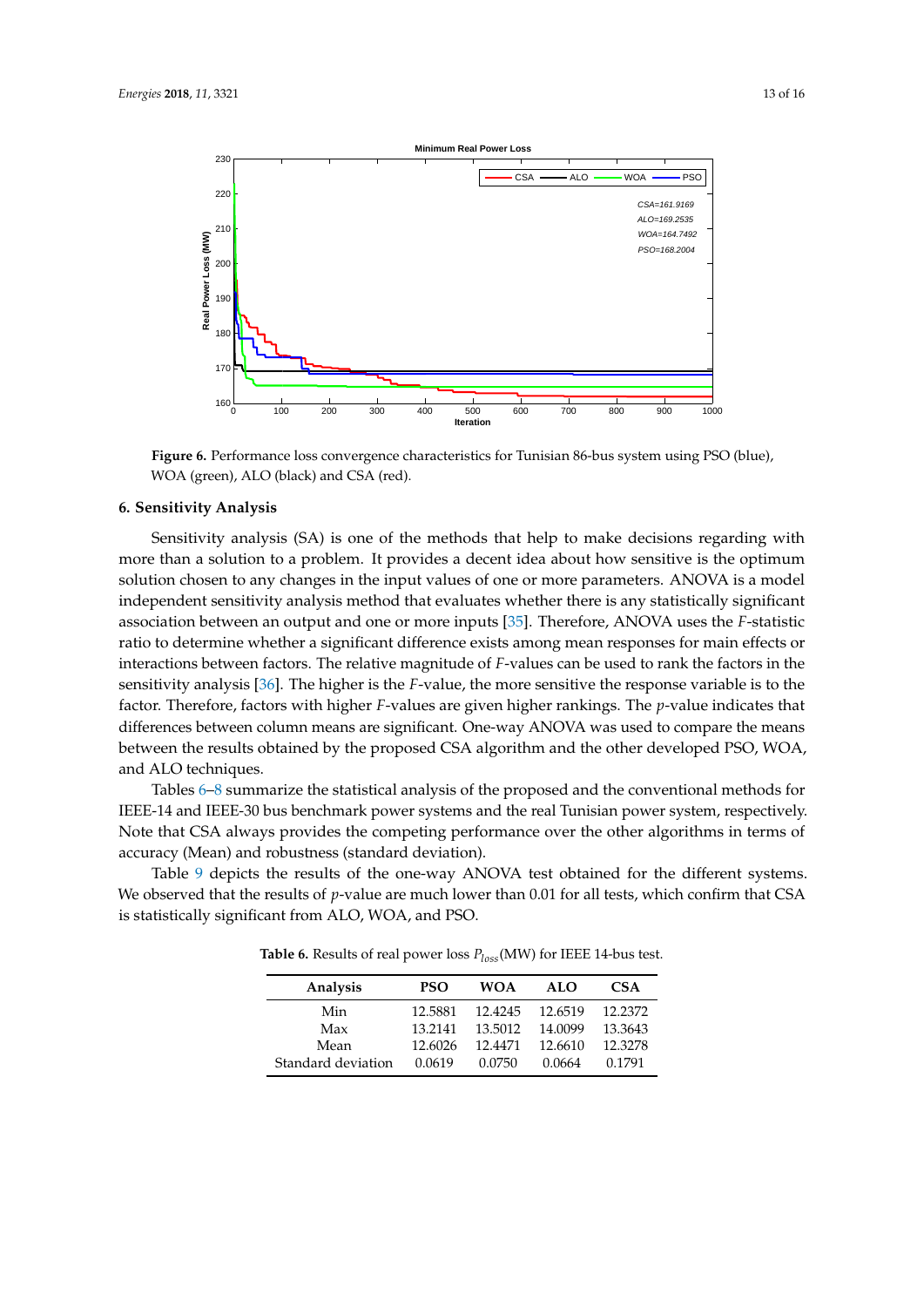| Analysis           | <b>PSO</b> | <b>WOA</b> | ALO     | CSA     |
|--------------------|------------|------------|---------|---------|
| Min                | 16.6414    | 16.4622    | 16.6755 | 16.0155 |
| Max                | 17.5842    | 18.6283    | 18.2966 | 17.1908 |
| Mean               | 16.6644    | 16.4828    | 16.6780 | 16.0740 |
| Standard deviation | 0.1111     | 0.0903     | 0.0517  | 0.1271  |

**Table 7.** Results of real power loss *Ploss*(MW) for IEEE 30-bus test.

<span id="page-13-5"></span>**Table 8.** Results of real power loss *Ploss*(MW) for Tunisian 86-bus system.

| Analysis           | <b>PSO</b> | <b>WOA</b> | ALO      | <b>CSA</b> |
|--------------------|------------|------------|----------|------------|
| Min                | 168.2004   | 164.7492   | 169.2536 | 161.9170   |
| Max                | 191.8390   | 222.9478   | 201.5775 | 196.8827   |
| Mean               | 169.4114   | 166.5878   | 169.3255 | 165.4131   |
| Standard deviation | 2.9697     | 4.2319     | 1.1008   | 3.7711     |

<span id="page-13-6"></span>**Table 9.** Analysis report of the CSA, PSO, ALO and WOA for the different systems.

| <b>Case Study</b> | <i>p</i> -Value | <b>F-Value</b> |
|-------------------|-----------------|----------------|
| <b>IEEE-14</b>    | 0.0006          | 4.73           |
| IEEE-30           | 0.0006          | 4.6            |
| Tunisian 386      | 0.00000017369   | 12.61          |

#### <span id="page-13-4"></span>**7. Conclusions**

We addressed the problem of optimal reactive power dispatch (ORPD) using a recent meta-heuristic technique, called Crow Search Algorithm (CSA). The ORPD problem is formulated as a nonlinear constrained optimization problem to minimize power losses and enhance the voltage stability. The main advantages of the proposed CSA relay on the high ability to solve complex optimization problems and faster convergence. The proposed CSA has been successfully implemented and tested on benchmark test bus systems which are IEEE-14 and the IEEE-30 as well as on the real and large-scale Tunisian 86-bus system to solve the ORPD problem. Based on sensitivity analysis test, the proposed CSA has a superior performance (for IEEE-14 bus *p* < 0.0006, for IEEE-30 bus *p* < 0.006, and for Tunisian 86-bus *p* < 0.0000001) compared to ALO, WOA, and PSO. It provides the optimal and faster solution to minimize the real power loss. In our future work, we will improve the performance of CSA to minimize the number of iterations which leads to minimizing the convergence time and suggest this approach as a powerful solution for the Tunisian Company of Electricity and Gas.

**Author Contributions:** All the authors have contributed to this work including the production of the idea, the analysis and interpretation of the results and finally the writing and reviewing of the paper.

**Funding:** This research received no external funding.

**Acknowledgments:** We are grateful to the support of the Tunisian Company of Electricity and Gas and its contribution by providing real data.

**Conflicts of Interest:** The authors declare no conflict of interest.

#### **References**

- <span id="page-13-0"></span>1. Rahmani-andebili, M. Reliability and economic-driven switchable capacitor placement in distribution network. *IET Gener. Trans. Distrib.* **2015**, *9*, 1572–1579. [\[CrossRef\]](http://dx.doi.org/10.1049/iet-gtd.2015.0359)
- <span id="page-13-1"></span>2. Rahmani-andebili, M. Optimal power factor for optimally located and sized solar parking lots applying quantum annealing. *IET Gener. Trans. Distrib.* **2016**, *10*, 2538–2547. [\[CrossRef\]](http://dx.doi.org/10.1049/iet-gtd.2015.1553)
- <span id="page-13-2"></span>3. Liu, X.; Wen, Y.; Li, Z. Multiple Solutions of Transmission Line Switching in Power Systems. *IEEE Trans. Power Syst.* **2018**, *33*, 1118–1120. [\[CrossRef\]](http://dx.doi.org/10.1109/TPWRS.2017.2770019)
- <span id="page-13-3"></span>4. Sulaimana, M.H.; Mustaffa, Z.; Mohameda, M.R.; Alimana, O. Using the gray wolf optimizer for solving optimal reactive power dispatch problem. *Appl. Soft Comput.* **2015**, *32*, 286–292. [\[CrossRef\]](http://dx.doi.org/10.1016/j.asoc.2015.03.041)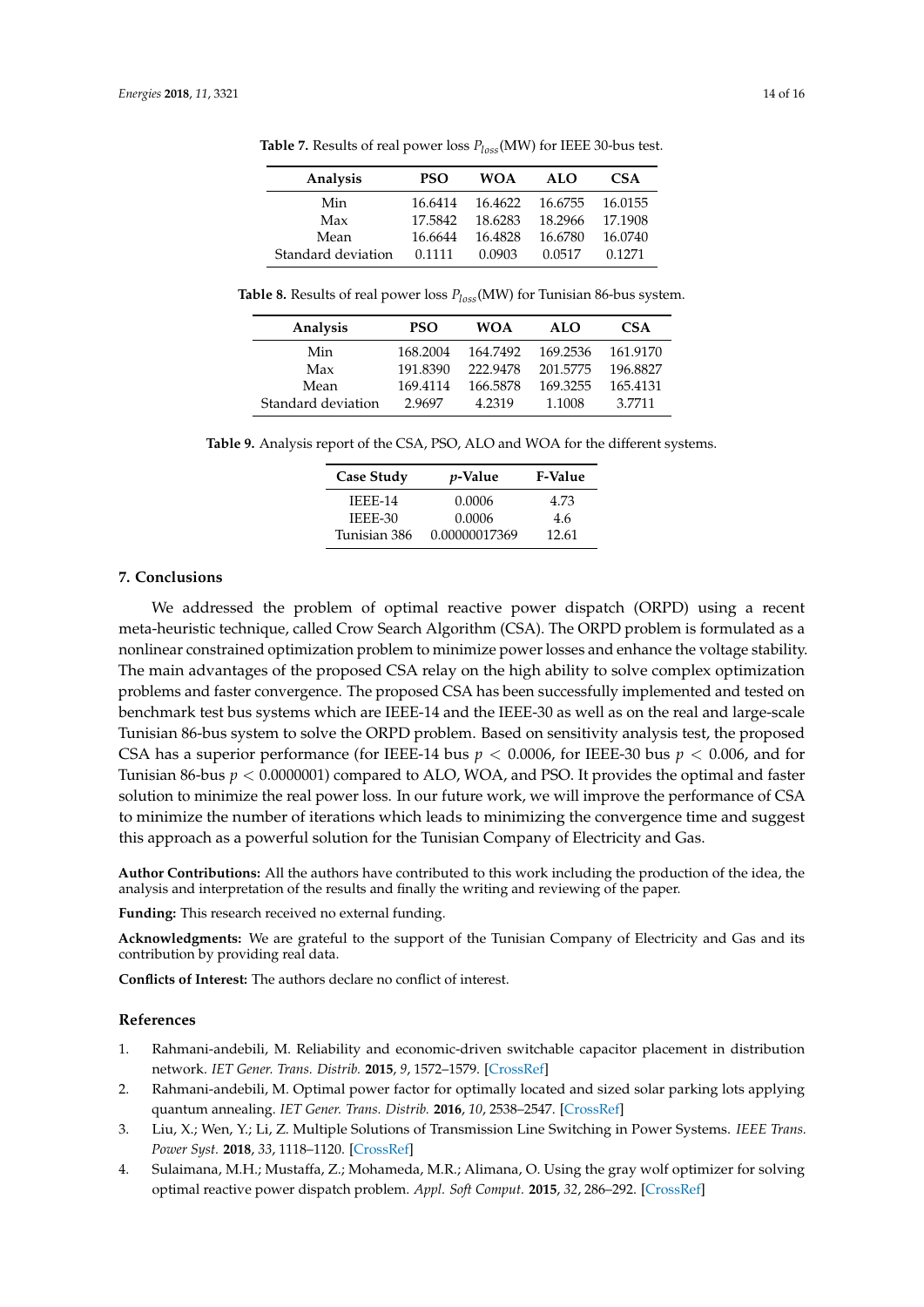- <span id="page-14-0"></span>5. Rahmani-andebili, M. Effect of Load Models on Optimal Capacitor Allocation in Distribution Network. In Proceedings of the IEEE Electric Power Distribution Networks Conference (EPDC), Tehran, Iran, 2–3 May 2012.
- 6. Rahmani-andebili, M. Simultaneous placement of DG and capacitor in distribution network. *Electr. Power Syst. Res.* **2016**, *131*, 1598–1606. [\[CrossRef\]](http://dx.doi.org/10.1016/j.epsr.2015.09.014)
- <span id="page-14-1"></span>7. Rahmani-andebili, M. Economic and Network-Driven Distributed Generation Placement Modeling Feeder's Failure Rate and Customer's Load Type. *IEEE Trans. Ind. Electron.* **2016**, *63*, 1–10. [\[CrossRef\]](http://dx.doi.org/10.1109/TIE.2015.2498902)
- <span id="page-14-2"></span>8. Shareef, S.M.; Srinivasa Rao, R. Optimal reactive power dispatch under unbalanced conditions using hybrid swarm intelligence. *Comput. Electr. Eng.* **2018**, *69*, 183–193. [\[CrossRef\]](http://dx.doi.org/10.1016/j.compeleceng.2018.05.011)
- 9. Cui, S.; Wang, Y.; Lin, X.; Liu, X. Distributed auction optimization algorithm for the nonconvex economic dispatch problem based on the gossip communication mechanism. *Int. J. Electr. Power Energy Syst.* **2018**, *95*, 417–426. [\[CrossRef\]](http://dx.doi.org/10.1016/j.ijepes.2017.09.012)
- <span id="page-14-3"></span>10. Jangir, P.; Parmar, S.A.; Trivedi, I.N.; Bhesdadiya, R. A novel hybrid Particle Swarm Optimizer with multi verse optimizer for global numerical optimization and Optimal Reactive Power Dispatch problem. *Eng. Sci. Technol. Int. J.* **2017**, *20*, 570–586. [\[CrossRef\]](http://dx.doi.org/10.1016/j.jestch.2016.10.007)
- <span id="page-14-4"></span>11. Singh, R.P.; Mukherjeeb, V.; Ghoshal, S. Optimal reactive power dispatch by particle swarm optimization with an aging leader and challengers. *Appl. Soft Comput.* **2015**, *29*, 298–309. [\[CrossRef\]](http://dx.doi.org/10.1016/j.asoc.2015.01.006)
- <span id="page-14-18"></span>12. Mouassa, S.; Bouktir, T.; Salhi, A. Ant lion optimizer for solving optimal reactive power dispatch problem in power systems. *Eng. Sci. Technol. Int. J.* **2017**, *20*, 885–895. [\[CrossRef\]](http://dx.doi.org/10.1016/j.jestch.2017.03.006)
- <span id="page-14-5"></span>13. Ben oualid Medani, K.; Sayaha, S.; Bekrar, A. Whale optimization algorithm based optimal reactive power dispatch: A case study of the Algerian power system. *Electr. Power Syst. Res.* **2017**, *163*, 696–705. [\[CrossRef\]](http://dx.doi.org/10.1016/j.epsr.2017.09.001)
- <span id="page-14-6"></span>14. Jan, R.; Chen, N. Application of the fast Newton-Raphson economic dispatch and reactive power/voltage dispatch by sensitivity factors to optimal power flow. *IEEE Trans. Energy Convers.* **1995**, *10*, 293–301.
- <span id="page-14-7"></span>15. Quintana, V.H.; Santos-Nieto, M. Reactive-power dispatch by successive quadratic programming. *IEEE Trans. Energy Convers.* **1989**, *4*, 425–435. [\[CrossRef\]](http://dx.doi.org/10.1109/60.43245)
- <span id="page-14-8"></span>16. Granville, S. Optimal reactive dispatch through interior point methods. *IEEE Trans. Power Syst.* **1994**, *9*, 136–146. [\[CrossRef\]](http://dx.doi.org/10.1109/59.317548)
- <span id="page-14-9"></span>17. Deeb, N.; Shahidehpour, S.M. Linear reactive power optimization in a large power network using the decomposition approach. *IEEE Trans. Power Syst.* **1990**, *5*, 428–438. [\[CrossRef\]](http://dx.doi.org/10.1109/59.54549)
- <span id="page-14-10"></span>18. Pal, B.B.; Biswas, P.; Mukhopadhyay, A. GA based FGP approach for optimal reactive power dispatch. In Proceedings of the First International Conference on Computational Intelligence: Modeling Techniques and Applications (CIMTA), Kalyani, India, 27–28 September 2013; pp. 464–473.
- <span id="page-14-11"></span>19. Villa-Acevedo, M.W.; López-Lezama, M.J.; Valencia-Velásquez, A.J. A Novel Constraint Handling Approach for the Optimal Reactive Power Dispatch Problem. *Energies* **2018**, *11*, 2352. [\[CrossRef\]](http://dx.doi.org/10.3390/en11092352)
- <span id="page-14-12"></span>20. Abou ElElaa, A.A.; Abido, M.A.; Spea, S.R. Differential evolution algorithm for optimal reactive power dispatch. *Electr. Power Syst. Res.* **2011**, *2*, 458–464. [\[CrossRef\]](http://dx.doi.org/10.1016/j.epsr.2010.10.005)
- <span id="page-14-13"></span>21. Sahli, Z.; Hamouda, A.; Bekrar, A.; Trentesaux, D. Reactive Power Dispatch Optimization with Voltage Profile Improvement Using an Efficient Hybrid Algorithm. *Energies* **2018**, *11*, 2134. [\[CrossRef\]](http://dx.doi.org/10.3390/en11082134)
- <span id="page-14-14"></span>22. Dai, C.; Chen, W.; Zhu, Y.; Zhang, X. Seeker optimization algorithm for optimal reactive power dispatch. *IEEE Trans. Power Syst.* **2009**, *3*, 1218–1231.
- <span id="page-14-15"></span>23. Abou ElElaa, A.A.; Kinawy, A.M.; El-Sehiemy, R.A.; Mouwafi, M.T. Optimal reactive power dispatch using ant colony optimization algorithm. *Electr. Eng.* **2011**, *2*, 103–116. [\[CrossRef\]](http://dx.doi.org/10.1007/s00202-011-0196-4)
- <span id="page-14-16"></span>24. De, M.; Goswami, S. Optimal reactive power procurement with voltage stability consideration in deregulated power system. *IEEE Trans. Power Syst.* **2014**, *5*, 2078–2086. [\[CrossRef\]](http://dx.doi.org/10.1109/TPWRS.2014.2308304)
- <span id="page-14-17"></span>25. Rajan, A.; Malakar, T. Optimal reactive power dispatch using hybrid Nelder–Mead simplex based firefly algorithm. *Int. J. Electr. Power Energy Syst.* **2015**, *66*, 9–24. [\[CrossRef\]](http://dx.doi.org/10.1016/j.ijepes.2014.10.041)
- <span id="page-14-19"></span>26. Askarzadeh, A. A novel metaheuristic method for solving constrained engineering optimization problems: Crow search algorithm. *Comput. Struct.* **2016**, *169*, 1–12. [\[CrossRef\]](http://dx.doi.org/10.1016/j.compstruc.2016.03.001)
- <span id="page-14-20"></span>27. Ela, A.A.A.E.; El-Sehiemy, R.A.; Shaheen, A.M.; Shalaby, A.S. Application of the Crow Search Algorithm for Economic Environmental Dispatch. In Proceedings of the Nineteenth International Middle East Power Systems Conference (MEPCON), Cairo, Egypt, 19–21 December 2017; pp. 78–83.
- <span id="page-14-21"></span>28. Lalitha, M.P.; Babu, P.S.; Teja, K.S.K. Crow Search Algorithm for Optimal PV and Capacitor Placement for Loss Reduction in the Distribution Systems. *Int. J. Control Theory Appl.* **2017**, *10*, 411–417.